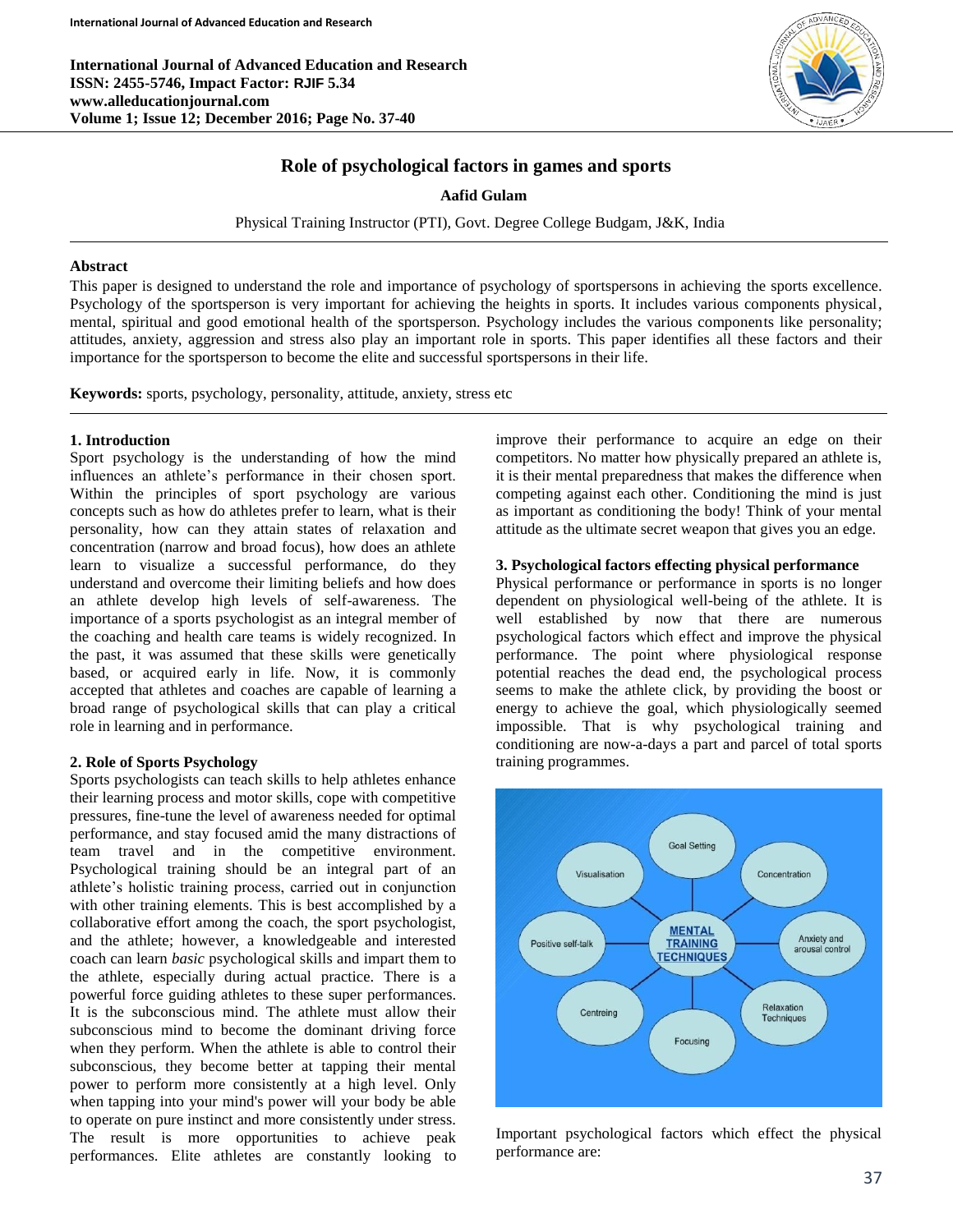#### **3.1 Individual differences among the athletes**

Each athlete is unique to oneself. Apart from physiological differences such as height, weight etc., they are bound to the psychological differences as well. Some athletes may be outgoing and extrovert whereas others may be shy, introvert and withdrawn, and they may also differ in their levels of perception. Some athletes are born strong psychologically while others have weak dispositions. Athletes with weak dispositions fail to accomplish their task. Thus individual differences in sports performance are an inevitable phenomenon, and the teacher/coach has to modify his approach according to the nature of each individual athlete.

#### **3.2 Personality**

The human personality is a marvelously intricate structure, delicately woven of motives, emotions, habits and thoughts, into a pattern that balances the pulls and pushes of the outside world. It is the totality of his being, that includes his physical, mental, emotional, and temperamental makeup. His experience, perception, memory, imagination, instincts, habits, thoughts, and sentiments constitute his personality. Therefore, personality differences are inevitable, as two individuals cannot possess similar personality traits. Personality traits are basic to sports excellence. It is necessary to identify and cultivate those personality traits which are most conducive to the performance in sports. Hence personality is an important psychological factor which, to a great extent, determines the result of any athletic output.

#### **3.3 Intelligence**

Intelligence is the aggregate mental capacity or energy of an individual to act purposefully, to think rationally, and to deal effectively with one's environment, Intelligence involves awareness, is goal directed, and has value. It is an ability to undertake the activities that are difficult, complex, and which lead to the creation of something new and different. Intelligence of an individual plays an important role in effecting physical performance. The more complex and the more interpretative the movement, the greater the amount of intelligence necessary to comprehend. Sports activities involve complex skilled actions. Since all skilled behaviour is intelligent behaviour, relationship between sports performance and intelligence cannot be denied.

# **3.4 Stress**

Stress is defined as a physical, mental or emotional, demand which trends to disturb the homeostasis of the body. It is an everyday part of life, if there were no stresses, we would probably "dire of boredom". Stress is inevitable in life and sport, and all performing actors, artists and athletes perform their tasks with varying stress levels. Used rather loosely, the term may relate to any kind of pressure, be it due to one's job, schoolwork, marriage, illness or death of a loved one. The common denominator in all of these is change. Loss of familiarity breeds this anxiety with any change being viewed as a "threat", Hans Selye developed a model for the possible effects of chronic stress on the body. His model is the general adaptation syndrome, Which occurs in three stages; alarm, resistance, and exhaustion.

The alarm stage is triggered when the individual encounters a threatening stimulus or situation. The alarm

stage is a relatively short period of activation of the fightor-flight response. If the threat is avoided, the stage ends and the body returns to a more relaxed state.

- If the threat does not end, and the initial reaction turns into a prolonged state of stress, the resistance stage begins. This is a chronic, moderate state of activation. It cannot be kept indefinitely.
- The exhaustion state starts when the individual's energy and strength are used up as a result of maintaining a prolonged state of resistance. Selye believed that vital resources were drained from the immune system, leaving the organism vulnerable to illness, fatigue and injury.

# **3.5 Attitude**

Attitudes are about thoughts and feelings. Attitude is often thought to predict behaviour attitudinal responses are also evaluative in nature. They are significant in deciding the kind and extent of the learning that takes place and reflect the likes and dislikes concerning a specified object of action. For example, if a child says "I like running", it reflects his attitude towards running, and if a child says, "I don't like running" it shows this child's attitude towards running. Attitudes involve knowledge and beliefs. Attitudes are developed through direct experience and interpersonal communication. Positive beliefs and values concerning physical activity result in development of good and positive attitudes, enabling the athlete to strive hard for better performance.

# **3.6 Motivation**

Motivation is a force, a drive which prompts, compels, and energizes an individual to act or behave in a particular manner, at a particular time, for attaining the specific goal or purpose. In the absence of motivation, either there will be no learning, or very little learning, and the learned activity or skill will be forgotten very soon. Motivation is the first requisite of efficient learning. Motivation is basic to overcome the hurdles which otherwise could have influenced the performance negatively. Without proper attention, keen interest, setting of right attitude, and the resulting optimum level of motivation, many top class athletes have failed to accomplish their task. It is thus necessary to find out ways and means of motivating athletes for better physical performance.

# **3.7 Aggression**

Aggression is a part of human behaviour and is necessary for an individual to live and struggle for higher achievements. Struggle for supermacy, dominance, and excellence in sports obviously involve aggression. Aggression, in one form or the other, is inevitable and inescapable in sports activities. When hostility takes over aggression, the situation becomes alarming and it becomes an anti-social behaviour. Aggression may help in the performance of an athlete because it arouses the athlete to put in harder effort for the success of the team. Athletes must be helped to reduce and control aggression in order to play calmly and perform the best. Appropriate level of aggression, as permitted under the rules governing the game, tend to improve the skill and enhance the effort, and on the other hand, high or low level of aggression will hamper and retard the performance in sports.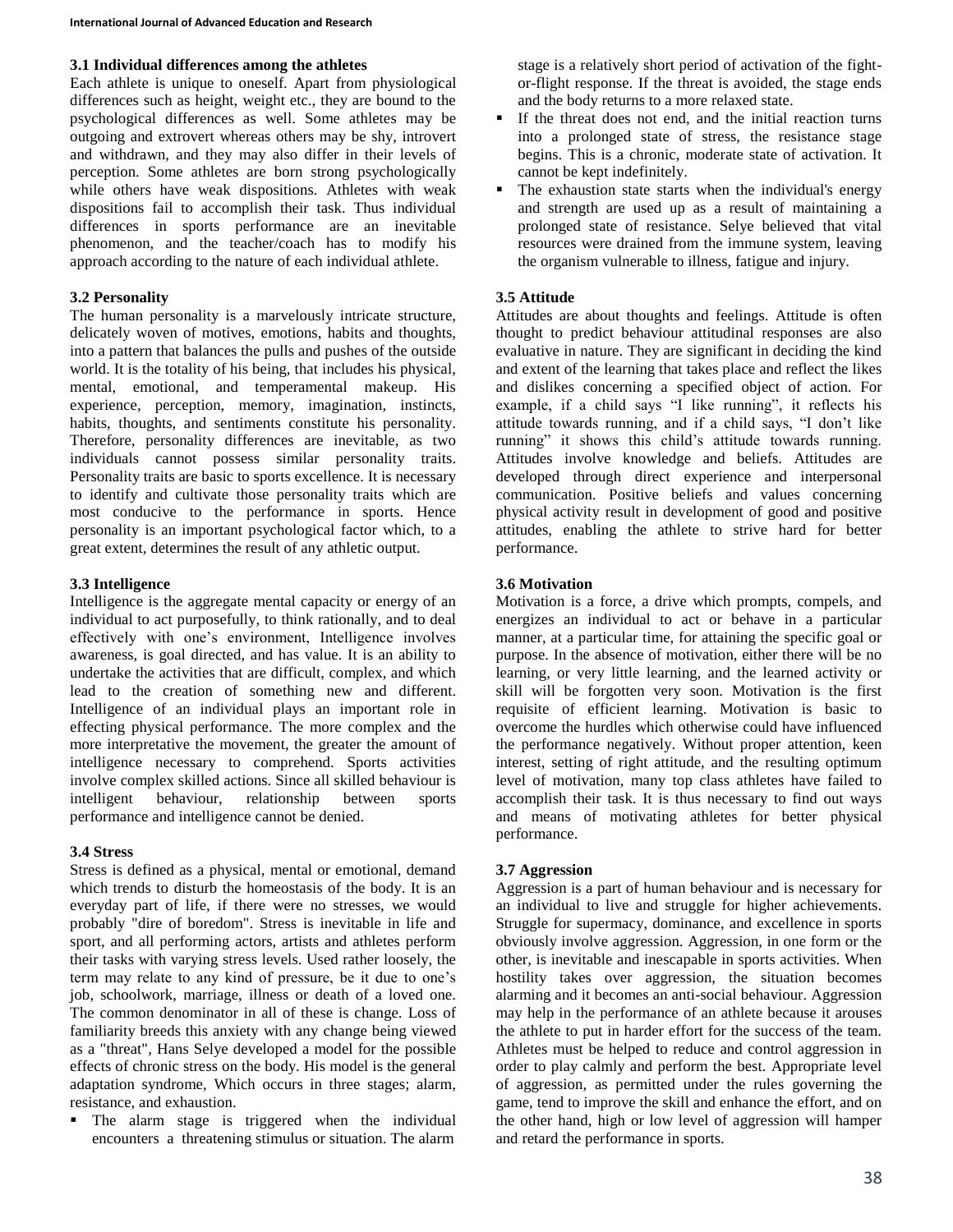#### **3.8 Arousal and Activation**

The term arousal reflect the varying degrees of readiness to perform physically, intellectually, or perceptually. Activation is a short term change of energy mobilization, and implies raising of energy above an individual's arousal, baseline, for a brief period. Arousal and activation are the bodily states and feelings that indicate the degree to which an athlete is physically and emotionally ready to perform. With appropriate levels of activation and arousal athletes tend to see better, think more clearly, and concentrate longer regarding the impending situations. Over-excitement overactivation and Over-arousal of an athlete may result in reduction of performance, or even in an inability to perform at all, whereas, optimum levels of arousal and activation at the relevant time may definitely help in better performance. It is, therefore, necessary to know what are the real activating forces that push and pull an athlete to move or act for achieving the goal.

#### **3.9 Anxiety**

Anxiety means a disturbed state of mind; emotional reactivity; arousal; nervousness; and unrealistic and unpleasant state of mind. Anxiety is an essential ingredient of any competitive situation and without certain level of anxiety, there cannot be competitive performance. Neither too high, nor too low level of anxiety is conducive to sports performance. Adequate level of anxiety produces best results. Unless sports persons learn to cope up with stressful competitive situations by managing anxiety, they would fail to achieve their goal.

#### **3.10 Attention and Concentration**

Attention is the concentration of consciousness upon one object. It is the process of getting an object or thought clearly before the mind. It helps in bringing mental alertness and preparedness, and as a result, one becomes alert and alive, and tries to exercise one's mental and physical power as effectively as possible. Giving high quality attention to the skill /task during sports competition is important for effective performance. Various cognitive strategies and intensive over learning of skills may enhance the capacity to focus attention on the task at hand resulting in better performance. There are number of factors which distract and reduce attention and concentration, which in turn will result in poor performance.

#### **3.11 Mental Imagery**

Mental ability and imagery help the athletes to mould their emotional state, and the way they approach the physical efforts. Such mental activity enables the athlete to improve the execution and precision of the given skill or task by thinking and imagining about it. Mental imagery of critical competitive situations is essential to boost the fighting spirit to help an athlete to organise himself in a better way. Mental rehearsal of competitive situations certainly help in improving athlete's emotional state as well as his physical performance. It also help in the smooth flow of energy as and when required.

#### **3.12 Group Dynamics**

A sports team is comprised of various individual athletes, each having different orientations and perceptions, and at times, these differences may interfere with performance of the team. Better performance will result if each member of the team merges his personal feelings and abilities into a total team effort. Success of a team depends on adjustment within i.e. how closely the team seems to be working and feeling together. Psychological togetherness among the members of the team does reflect on the outcome of the performance. Group dynamics and performance are thus mutually influential, and are further influenced by the stability of the personnel concerned with the team. It has been found that better group cohesion, generally tend to produce better performance.



# **4. Conclusion**

The importance of sports psychology has been realized for decades, however many coaches and athletes pay too little attention to how it can help them perform better. Many coaches and athletes still focus on the physical aspect of sporting performance but sports performance is determined by a combination of physiological factors**,** technical skill, tactical insight and state of mind**.** All four factors are critical to peak performance. One could argue however that the last of these is the executive function, as it is the mind which determines whether or not what you have trained in over the past few years, is brought out on the day  $-$  at that moment when it matters most, yet it is this aspect of sports performance which has traditionally been paid the least attention in preparation for competition. Hence, in a world where many athletes are physically, technically and tactically increasingly similar, it is the mind which offers perhaps the greatest scope for a competitive advantage. The role of mind has become even more important with the rapidly increasing commercialization of sport, which has presented new pressures for athletes across many levels and ages. To conclude we can say that sports psychology plays a vital role in enhancing the performance of the players.

# **5. References**

- 1. Devinder Kansal K. Textbook of Applied Measurement Evaluation and Sports Selection, Delhi: Sports and Spiritual Science Publication, 2008, 530.
- 2. Brrow HM, Rosmary MC. Gee, Practical Approach to Measurement in Physical Education, Philiadelohia: Lea and Febiger, 1979.